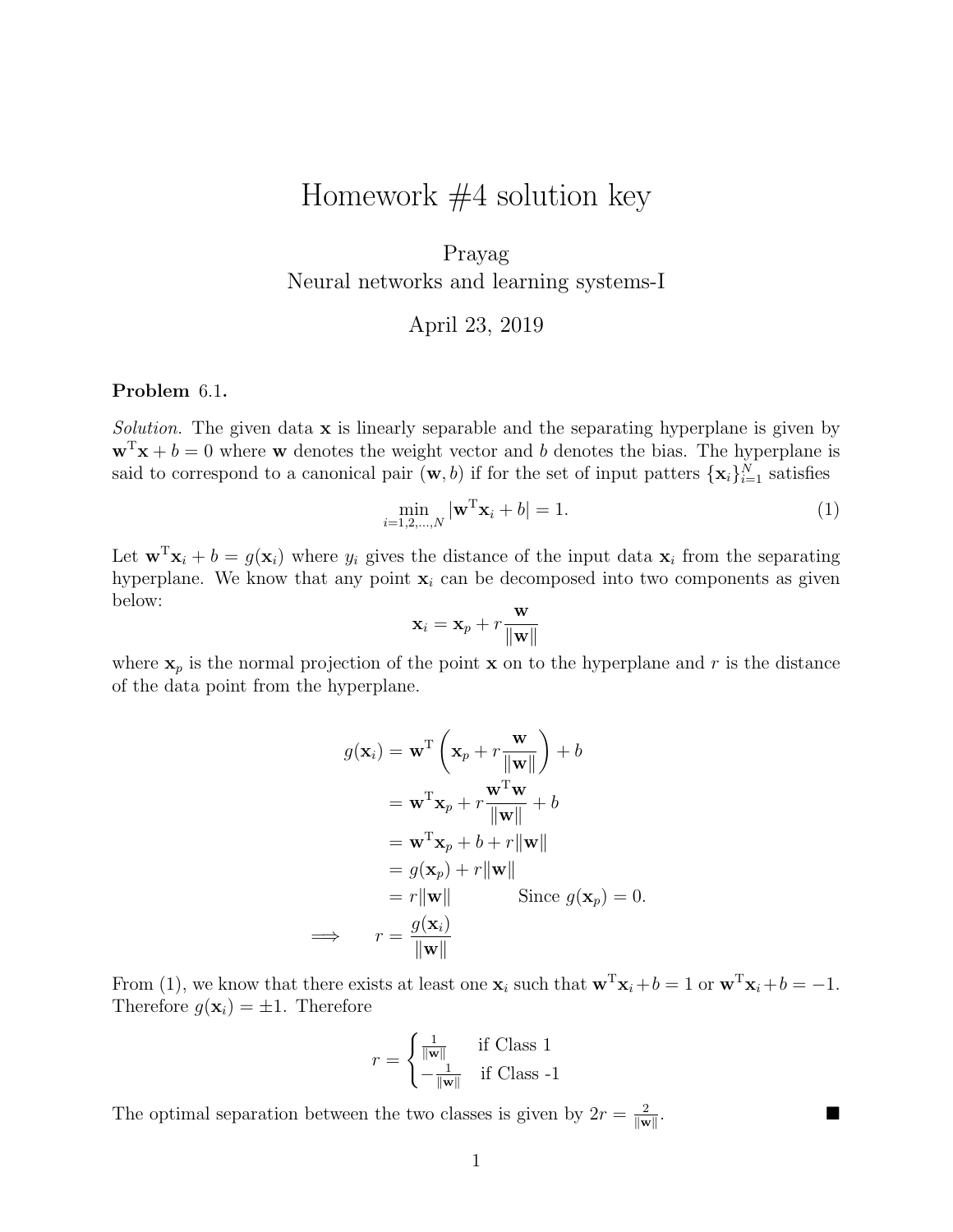### Problem 6.3.

Solution. Given problem:

$$
\begin{aligned}\n\min & \quad \frac{1}{2} \mathbf{w}^{\mathrm{T}} \mathbf{w} + C \sum_{i=1}^{N} \zeta_{i} \\
\text{subject to} & \quad \zeta_{i} \ge 0 \quad \forall i = 1, 2, \dots, N \\
& d_{i}(\mathbf{w}^{\mathrm{T}} \mathbf{x}_{i} + b) \ge 1 - \zeta_{i} \quad \forall i = 1, 2, \dots, N\n\end{aligned}
$$

Writing this in the standard form to write the Lagrange, we get

$$
\begin{aligned}\n\min & \quad \frac{1}{2} \mathbf{w}^{\mathrm{T}} \mathbf{w} + C \sum_{i=1}^{N} \zeta_i \\
\text{subject to} & \quad \zeta_i \ge 0 \quad \forall i = 1, 2, \dots, N \\
& d_i(\mathbf{w}^{\mathrm{T}} \mathbf{x}_i + b) - 1 + \zeta_i \ge 0 \quad \forall i = 1, 2, \dots, N\n\end{aligned}
$$

The Lagrange can now be written as follows using the Lagrange multipliers  $\lambda_i$  and  $\alpha_i$  as

$$
L = \frac{1}{2}\mathbf{w}^{\mathrm{T}}\mathbf{w} + C\sum_{i=1}^{N} \zeta_i - \sum_{i=1}^{N} \lambda_i \zeta_i - \sum_{i=1}^{N} \alpha_i (d_i(\mathbf{w}^{\mathrm{T}}\mathbf{x}_i + b) - 1 + \zeta_i)
$$
  

$$
L = \frac{1}{2}\mathbf{w}^{\mathrm{T}}\mathbf{w} + C\sum_{i=1}^{N} \zeta_i - \sum_{i=1}^{N} \lambda_i \zeta_i - \sum_{i=1}^{N} \alpha_i d_i \mathbf{w}^{\mathrm{T}}\mathbf{x}_i - \sum_{i=1}^{N} \alpha_i d_i b + \sum_{i=1}^{N} \alpha_i - \sum_{i=1}^{N} \alpha_i \zeta_i
$$

Differentiating the Lagrange and equating to zero, we get

$$
\frac{\partial L}{\partial \mathbf{w}} = 0 \implies \mathbf{w} - \sum_{i=1}^{N} \alpha_i d_i \mathbf{x}_i = 0 \implies \mathbf{w} = \sum_{i=1}^{N} \alpha_i d_i \mathbf{x}_i
$$

$$
\frac{\partial L}{\partial \mathbf{b}} = 0 \implies \sum_{i=1}^{N} \alpha_i d_i = 0
$$

$$
\frac{\partial L}{\partial \zeta_i} = 0 \implies C - \lambda_i - \alpha_i = 0 \implies C = \lambda_i + \alpha_i
$$

Substituting the above in the Lagrange, we get

$$
L = \frac{1}{2} \sum_{i=1}^{N} \sum_{j=1}^{N} \alpha_i \alpha_j d_i d_j \mathbf{x}_i^{\mathrm{T}} \mathbf{x}_j + \sum_{i=1}^{N} (\lambda_i + \alpha_i) \zeta_i - \sum_{i=1}^{N} \sum_{j=1}^{N} \alpha_i \alpha_j d_i d_j \mathbf{x}_i^{\mathrm{T}} \mathbf{x}_j - \sum_{i=1}^{N} \alpha_i d_i b + \sum_{i=1}^{N} \alpha_i
$$
  

$$
- \sum_{i=1}^{N} \alpha_i \zeta_i
$$
  

$$
= \left(\frac{1}{2} - 1\right) \sum_{i=1}^{N} \sum_{j=1}^{N} \alpha_i \alpha_j d_i d_j \mathbf{x}_i^{\mathrm{T}} \mathbf{x}_j + \left[\sum_{i=1}^{N} (\lambda_i + \alpha_i) - \sum_{i=1}^{N} \lambda_i - \sum_{i=1}^{N} \alpha_i \right] \zeta_i - b \sum_{j=1}^{N} \alpha_i d_i + \sum_{i=1}^{N} \alpha_i
$$
  

$$
= -\frac{1}{2} \sum_{i=1}^{N} \sum_{j=1}^{N} \alpha_i \alpha_j d_i d_j \mathbf{x}_i^{\mathrm{T}} \mathbf{x}_j + \sum_{i=1}^{N} \alpha_i
$$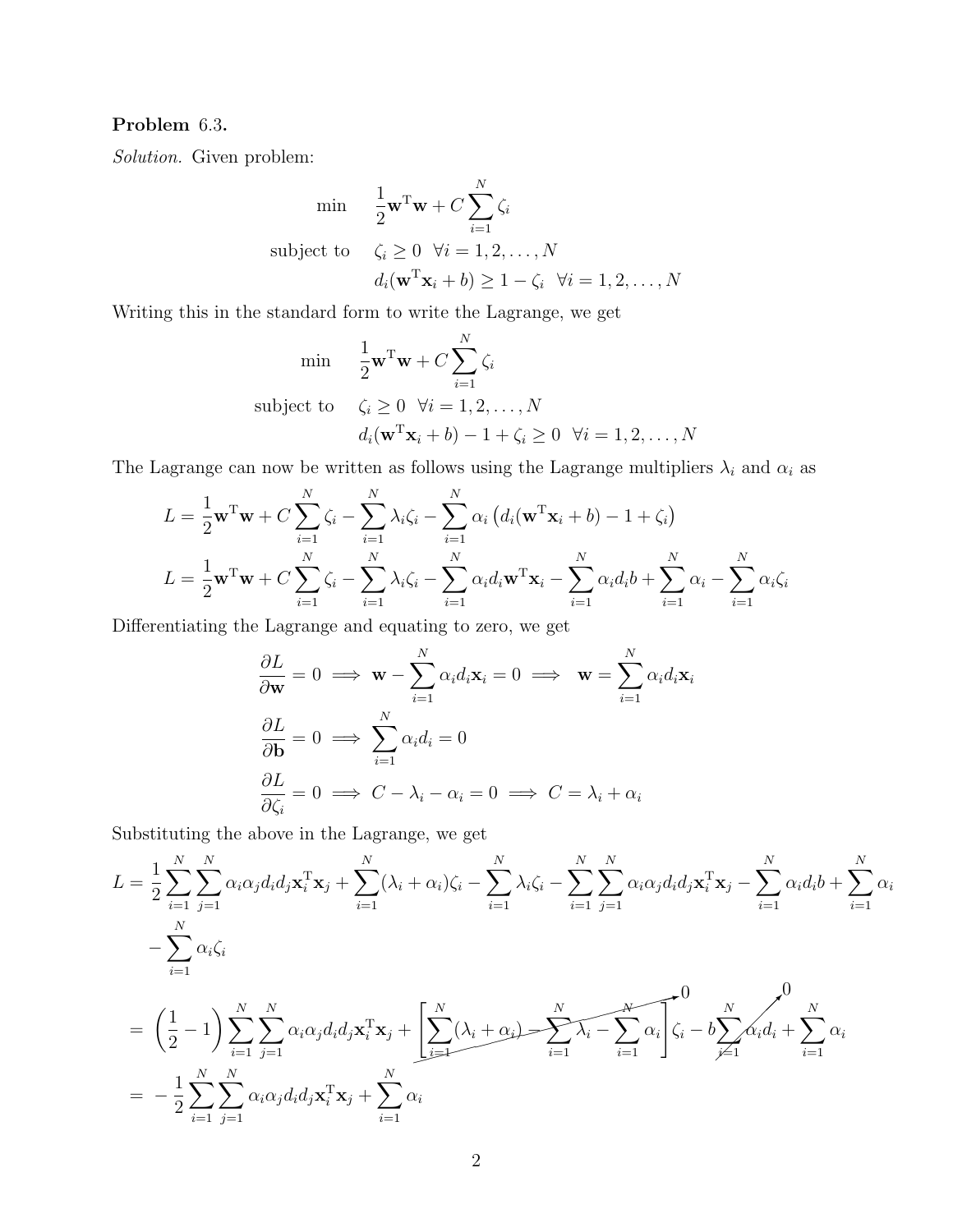From this, the dual can be written as follows

$$
\max \quad \sum_{i=1}^{N} \alpha_i - \frac{1}{2} \sum_{i=1}^{N} \sum_{j=1}^{N} \alpha_i \alpha_j d_i d_j \mathbf{x}_i^{\mathrm{T}} \mathbf{x}_j
$$
\n
$$
\sum_{i=1}^{N} \alpha_i d_i = 0
$$
\nsubject to\n
$$
C - \lambda_i - \alpha_i = 0
$$
\n
$$
\alpha_i \ge 0
$$
\n
$$
\lambda_i \ge 0
$$
\n
$$
\begin{aligned}\n\forall i = 1, 2, \dots, N \\
\end{aligned}
$$

We observe that the Lagrange multiplier  $\lambda_i$  appears only in the constraint  $C - \lambda_i - \alpha_i \implies$  $\lambda_i = C - \alpha_i$ . For  $\lambda_i \geq 0$  to be true,  $C - \alpha_i \geq 0 \implies C \geq \alpha_i$ . Combining this with  $\alpha_i \geq 0$ constraint, we get  $0 \leq \alpha_i \leq C$ . The dual problem can now be written as

$$
\max \qquad \sum_{i=1}^{N} \alpha_i - \frac{1}{2} \sum_{i=1}^{N} \sum_{j=1}^{N} \alpha_i \alpha_j d_i d_j \mathbf{x}_i^{\mathrm{T}} \mathbf{x}_j
$$
\n
$$
\text{subject to} \qquad \sum_{i=1}^{N} \alpha_i d_i = 0 \qquad \forall i = 1, 2, \dots, N
$$
\n
$$
0 \le \alpha_i \le C
$$

 $\blacksquare$ 

#### Problem 6.11.

Solution. It is given that a joint probability density function  $p_{X_1,X_2}(x_1,x_2)$  over an  $\mathcal{H}$ -by- $H$  product space is said to be a  $P$ -matrix provided it satisfies finitely positive semidefinite property. The matrix  $P$  will be positive semidefinite if for every non-zero column vector  $z$ , the value obtained from  $\mathbf{z}^T P \mathbf{z}$  is positive or zero.

Let us consider the simple case of two-element set  $X = [X_1, X_2]$  of random variables. Case 1: Are all P-kernels joint distributions?

From a given P–kernel  $P(x, y)$ , we can generate an identical kernel the  $\hat{P}$ -kernel if it satisfies  $\sum$ x∈X  $\sum$  $y \in X$  $P(x, y) = C$ , where C is some constant such that  $C < \infty$ . We can define the  $\hat{P}$ -

kernels as  $\hat{P}(x, y) = \frac{1}{C}P(x, y)$ . This definition satisfies the properties of a *P-matrix* since we have only scaled the elements. Since  $\hat{P}(x, y)$  is also a joint distribution, we can say that all P-kernels are joint distributions.

Case 2: Are all joint distributions P-kernels?

Considering the two element case, let us create a joint distribution and verify if it satisfies the properties of a P-kernel. The joint probability matrix for a two element case would be given by

$$
\mathbf{P}_{X,Y} = \begin{bmatrix} p(x_1, x_1) & p(x_1, x_2) \\ p(x_2, x_1) & p(x_2, x_2) \end{bmatrix}
$$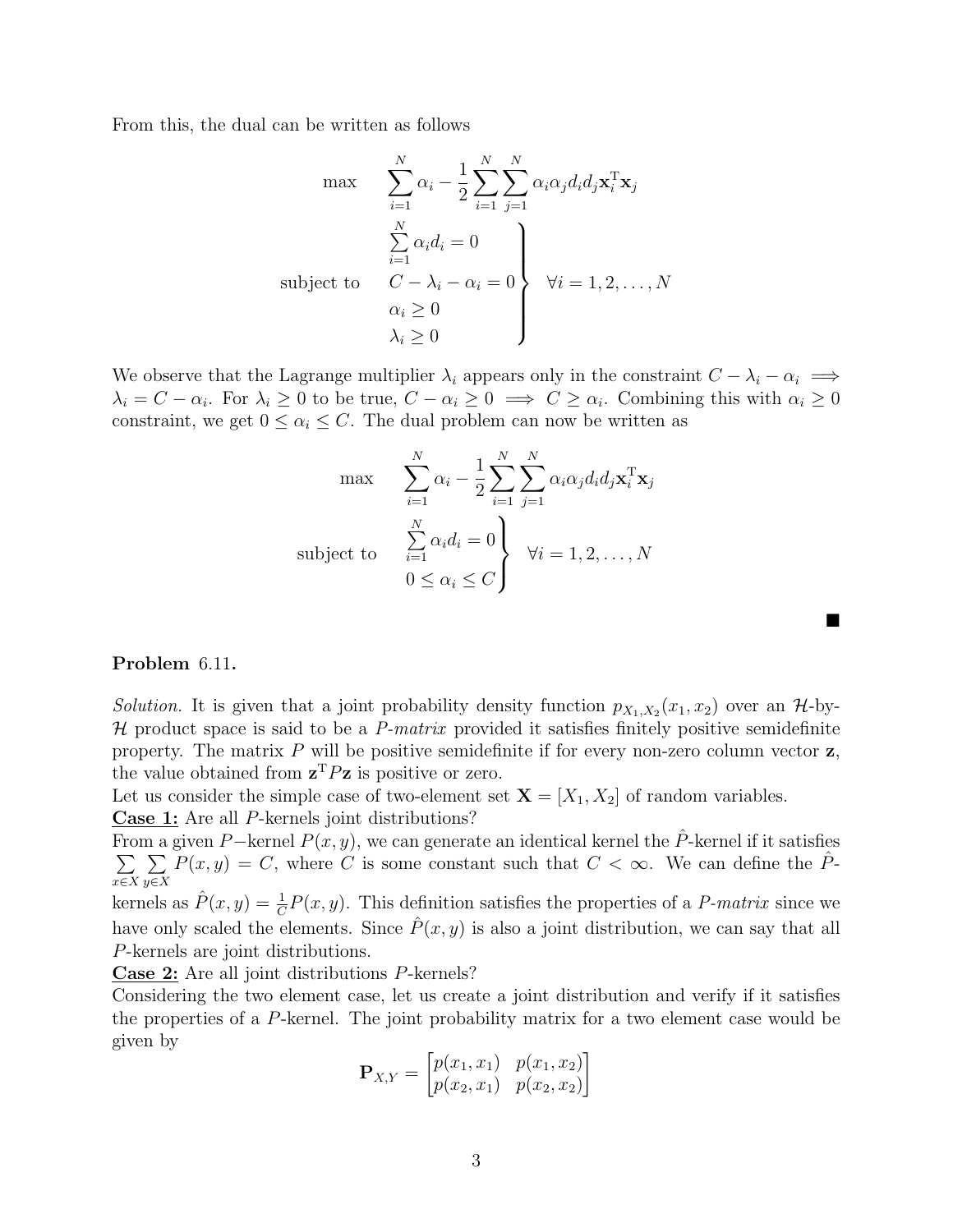Considering a particular case where  $p(x_1, x_1) = 0$ ,  $p(x_1, x_2) = 0.5$ ,  $p(x_2, x_1) = 0.5$ ,  $p(x_2, x_2) = 0.5$ 0, we get the

$$
\mathbf{P}_{X,Y} = \begin{bmatrix} 0 & 0.5 \\ 0.5 & 0 \end{bmatrix}
$$

Solving for the eigenvalues, we get  $\lambda = \pm 0.5$ . From the given definition, the P-matrix must be positive semidefinite, but an eigenvalue in the above case is negative. Therefore not all joint distributions are P-kernels.

#### Problem 6.21.

Solution. Given  $k(\mathbf{x}_i,.)$  and  $k(\mathbf{x}_j,.)$  denote a pain of kernels, where  $i, j = 1, 2, ..., N$  and the vectors have the same dimensionality. We need to show that

$$
\langle k(\mathbf{x}_i, \cdot), k(\mathbf{x}_j, \cdot) \rangle = k(\mathbf{x}_i, \mathbf{x}_j). \tag{2}
$$

Let  $f(.)$  and  $g(.)$  be two functions defined over a vector space F such that

$$
f(\mathbf{.}) = \sum_{i=1}^{N} a_i k(\mathbf{x}_i, \mathbf{.}),
$$
\n(3)

$$
g(\mathbf{.}) = \sum_{j=1}^{N} b_j k(\mathbf{x}_j, \mathbf{.})
$$
\n<sup>(4)</sup>

where  $k(\mathbf{x},.)$  is a mercer kernel. We can write

$$
f(\mathbf{x}_j) = \sum_{i=1}^N a_i k(\mathbf{x}_i, \mathbf{x}_j),
$$
\n(5)

$$
g(\mathbf{x}_i) = \sum_{j=1}^N b_j k(\mathbf{x}_j, \mathbf{x}_i).
$$
 (6)

We know that

$$
k(\mathbf{x}_i, \mathbf{x}_j) = \phi^{\mathrm{T}}(\mathbf{x}_i) \phi(\mathbf{x}_j)
$$
\n(7)

Using  $(7)$  in  $(5)$  and  $(6)$ , we get

$$
f(\mathbf{x}_j) = \sum_{i=1}^N a_i \phi^{\mathrm{T}}(\mathbf{x}_i) \phi(\mathbf{x}_j),
$$
\n(8)

$$
g(\mathbf{x}_i) = \sum_{j=1}^{N} b_j \phi^{T}(\mathbf{x}_i) \phi(\mathbf{x}_j).
$$
\n(9)

From the above, we obtain the functions below

$$
f(.) = \sum_{i=1}^{N} a_i \phi(\mathbf{x}_i), \qquad (10)
$$

$$
g(\mathbf{.}) = \sum_{j=1}^{N} b_j \phi(\mathbf{x}_j)
$$
 (11)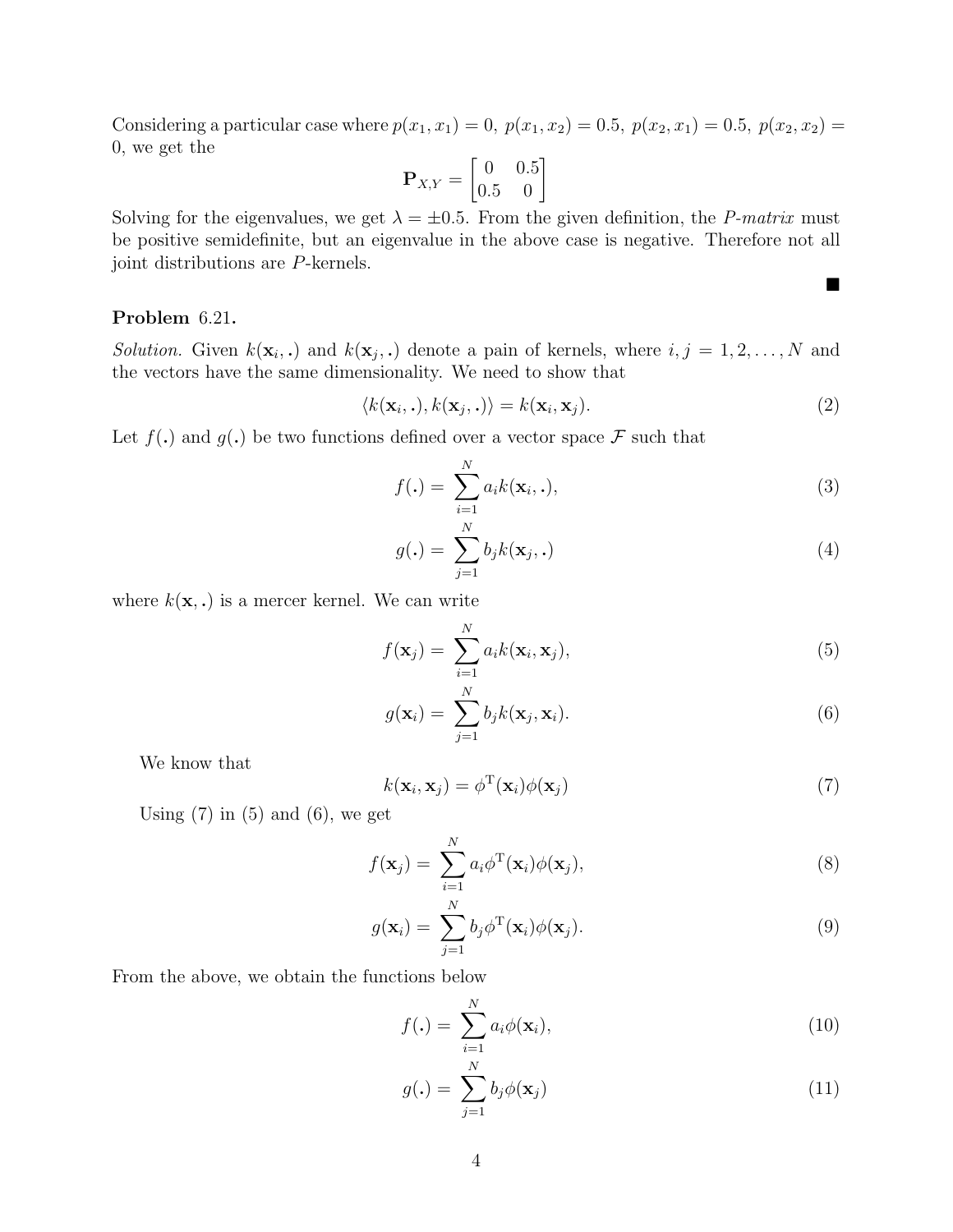Taking the inner product using (10) and (11), we get

$$
\langle f, g \rangle = \left( \sum_{i=1}^{N} a_i \phi(\mathbf{x}_i) \right)^{\mathrm{T}} \left( \sum_{j=1}^{N} b_j \phi(\mathbf{x}_j) \right)
$$
  

$$
\langle f, g \rangle = \sum_{i=1}^{N} \sum_{j=1}^{N} a_i b_j \phi^{\mathrm{T}}(\mathbf{x}_i) \phi(\mathbf{x}_j)
$$
  

$$
\langle f, g \rangle = \sum_{i=1}^{N} \sum_{j=1}^{N} a_i b_j k(\mathbf{x}_i, \mathbf{x}_j)
$$
(12)

Taking the inner product using (3) and (4), we get

$$
\langle f, g \rangle = \langle \sum_{i=1}^{N} a_i k(\mathbf{x}_i, \cdot), \sum_{j=1}^{N} b_j k(\mathbf{x}_j, \cdot) \rangle
$$

$$
\langle f, g \rangle = \sum_{i=1}^{N} \sum_{j=1}^{N} a_i b_j \langle k(\mathbf{x}_i, \cdot) k(\mathbf{x}_j, \cdot) \rangle
$$
(13)

Comparing (12) and (13), we get  $\langle k(\mathbf{x}_i, \cdot), k(\mathbf{x}_j, \cdot) \rangle = k(\mathbf{x}_i, \mathbf{x}_j).$ 

#### Problem 6.25.

Solution. (a) Generation of data set of three concentric circles with the radii as mentioned in the question. The data generated is as below.



- (b) The support machine was trained with  $C = 500$  and the decision boundary obtained is as given below.
- (c) The network was tested and an accuracy of 68% was obtained. We could argue that the value of C might play a role in the accuracy of the SVM.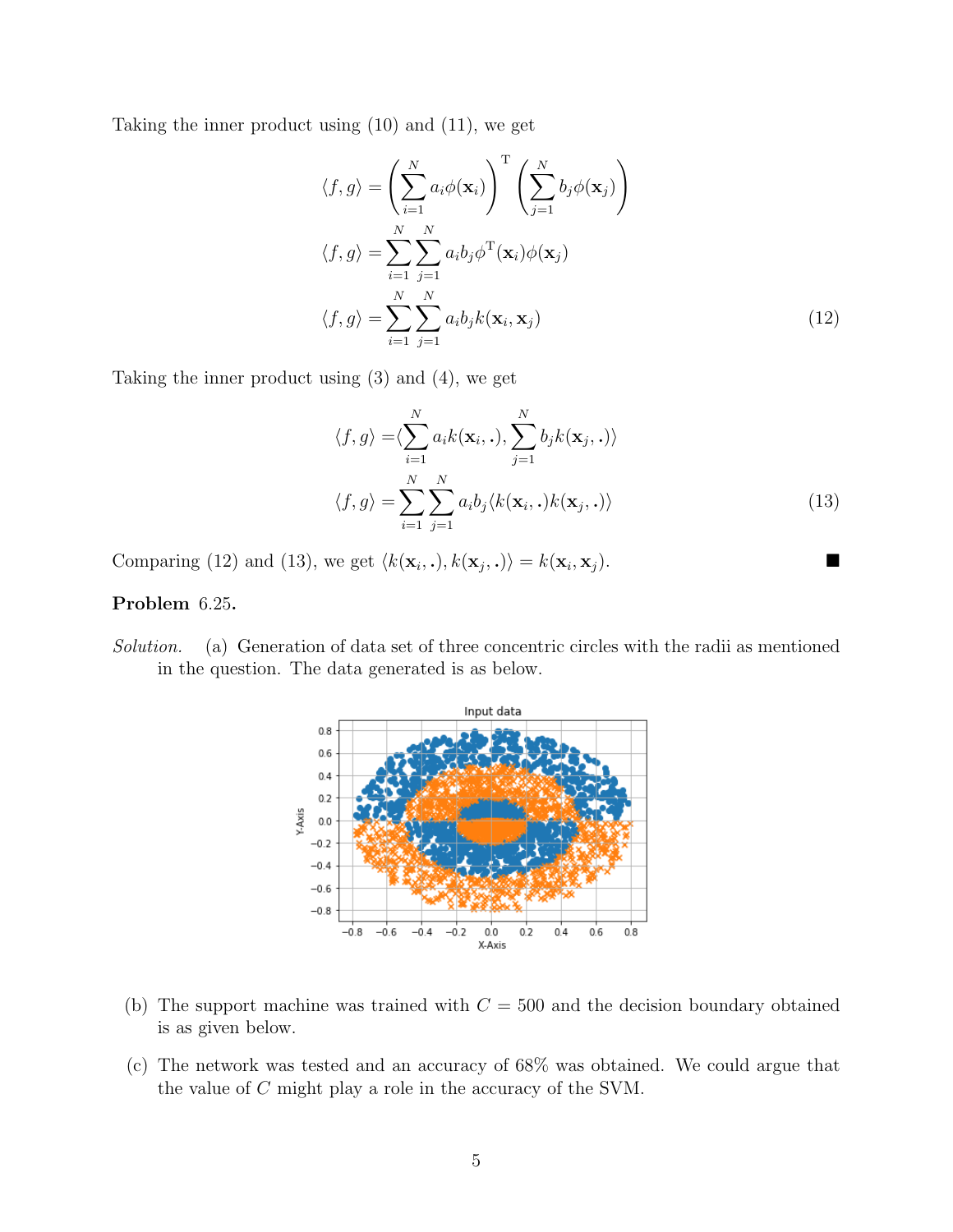



(d) The network was trained with  $C = 100$  and  $C = 2500$ . The decision boundaries obtained are as given below.

It is observed that for the case of  $C = 100$ , the network accuracy was 62\% and for  $C = 2500$ , the network accuracy was 64%.

 $\blacksquare$ 

#### Problem 2.

*Solution*. Given the kernel  $K(\mathbf{x},.) = \tanh(\beta_0 \mathbf{x}^T \mathbf{x} + \beta_1)$  for  $\mathbf{x} \in \mathbb{R}^d$ . Mercer's theorem is satisfied only for some choices of  $\beta_0$  and  $\beta_1$ .

Let us first eliminate the conditions where it fails to be a Mercer kernel.

• Consider  $\beta_0 < 0$  and  $\beta_1 < 0$ . Since  $\mathbf{x}^T\mathbf{x}$  is an inner product, it is always positive. Therefore, for the above case,  $\beta_0 \mathbf{x}^{\mathrm{T}} \mathbf{x} + \beta_1 < 0$ 

$$
K(\mathbf{x},.) = \tanh(\beta_0 \mathbf{x}^T \mathbf{x} + \beta_1) < 0.
$$

But we know that  $K(\mathbf{x},.)$  cannot take negative values. Therefore for the condition  $\beta_0 < 0$  and  $\beta_1 < 0$ , the kernel is not valid.

• Consider  $\beta_0 < 0$  and  $\beta_1 > 0$ . For the kernel to be valid,  $\beta_0 \mathbf{x}^T \mathbf{x} + \beta_1 > 0$ . It is given that  $\beta_0 < 0 \implies \beta_0 \mathbf{x}^T \mathbf{x} < 0$ .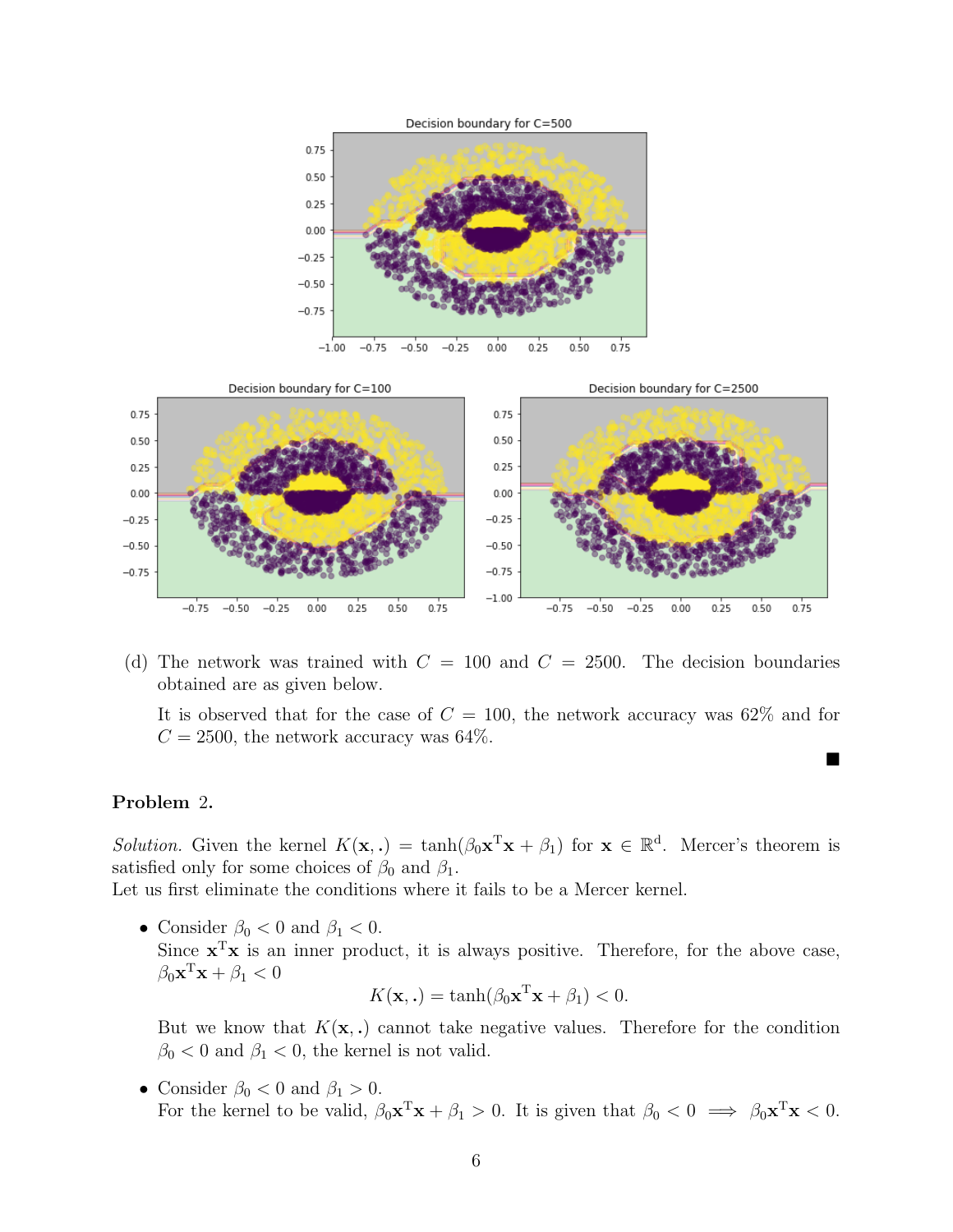Therefore, for the kernel to be valid, the condition to be satisfied is  $\beta_1 > -\beta_0 \mathbf{x}^T \mathbf{x}$ . However, we cannot comment on whether it satisfies Mercer's theorem or not.

We know that Mercer's theorem for polynomial type  $(x^Tx + 1)^p$  always satisfy Mercer's theorem. Let us consider the Maclaurin series for tanh function.

$$
\tanh(x) = x - \frac{x^3}{3} + \frac{2x^5}{15} - \frac{17x^7}{315} + \cdots
$$

Using the above, we get

$$
\tanh(\beta_0 \mathbf{x}^T \mathbf{x} + \beta_1) = (\beta_0 \mathbf{x}^T \mathbf{x} + \beta_1) - \frac{(\beta_0 \mathbf{x}^T \mathbf{x} + \beta_1)^3}{3} + \frac{2(\beta_0 \mathbf{x}^T \mathbf{x} + \beta_1)^5}{15} - \cdots
$$

Assuming  $\beta_0 \mathbf{x}^T \mathbf{x} + \beta_1$  is a small value, we take the 1<sup>st</sup> order approximation of the function to get

$$
\tanh(\beta_0 \mathbf{x}^T \mathbf{x} + \beta_1) \approx (\beta_0 \mathbf{x}^T \mathbf{x} + \beta_1)
$$

Comparing this with the polynomial kernel, we see that for values  $\beta_0 = 1$ ,  $\beta_1 = 1$  and  $p = 1$ , the kernel satisfies the Mercer's theorem.

$$
\tanh(\mathbf{x}^{\mathrm{T}}\mathbf{x} + 1) \approx (\mathbf{x}^{\mathrm{T}}\mathbf{x} + 1)
$$

Using the above idea, for positive values of  $\beta_0$ , we can define a new variable such that  $\tilde{\mathbf{x}} = \sqrt{\beta_0} \mathbf{x}$ . Taking the inner product, we see that

$$
\tilde{\mathbf{x}}^{\mathrm{T}}\tilde{\mathbf{x}} = (\sqrt{\beta_0}\mathbf{x})^{\mathrm{T}}(\sqrt{\beta_0}\mathbf{x}) = \sqrt{\beta_0}\sqrt{\beta_0}\mathbf{x}^{\mathrm{T}}\mathbf{x} = \beta_0\mathbf{x}^{\mathrm{T}}\mathbf{x}
$$

Therefore, we can approximate any positive  $\beta_0$  using the above method. To see how this works, let us consider an example of x to be a two element vector.

$$
\beta_0 \mathbf{x}^T \mathbf{x} = \beta_0 [x_1 \ x_2] \begin{bmatrix} x_1 \\ x_2 \end{bmatrix} = \beta_0 (x_1^2 + x_2^2)
$$

$$
\tilde{\mathbf{x}}^T \tilde{\mathbf{x}} = \begin{bmatrix} \sqrt{\beta_0} x_1 & \sqrt{\beta_0} x_2 \end{bmatrix} \begin{bmatrix} \sqrt{\beta_0} x_1 \\ \sqrt{\beta_0} x_2 \end{bmatrix} = \beta_0 x_1^2 + \beta_0 x_2^2 = \beta_0 (x_1^2 + x_2^2)
$$

Therefore, for any  $\beta_0 > 0$  and  $\beta_1 = 1$ , we can approximate

$$
\tanh(\beta_0 \mathbf{x}^T \mathbf{x} + 1) \approx (\tilde{\mathbf{x}}^T \tilde{\mathbf{x}} + 1)
$$

The above solution relies on the assumption that  $\beta_0 \mathbf{x}^T \mathbf{x} + \beta_1$  is small. Therefore, for  $\beta_0 > 0$ and  $\beta_1$  < 0, it would be a better approximation of the kernel as compared to the case of  $\beta_0 > 0$  and  $\beta_1 > 0$ . The observations have been summarized in the table below.

These observations are in line with the theoretic proofs obtained in the paper "A study on sigmoid kernels for SVM and the training of non-PSD kernels by SMO-type methods." by Lin, H.T. and Lin, C.J. Their results are as given below.

Therefore, we see that the tanh(.) kernel satisfies the Mercer's theorem better when  $\beta_0 > 0$  and  $\beta_1 < 0$ .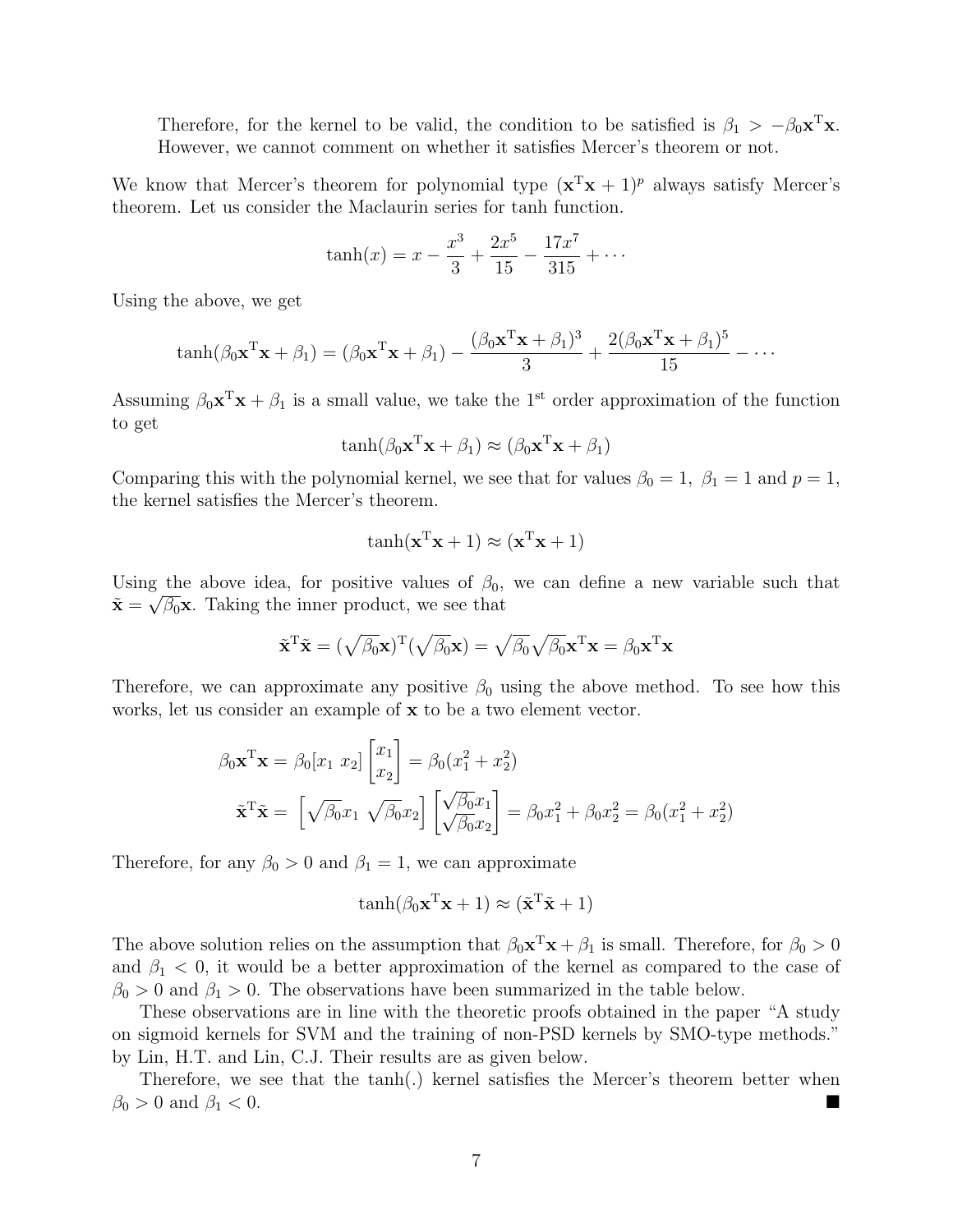|  | <b>Observations</b>                                                                                          |
|--|--------------------------------------------------------------------------------------------------------------|
|  | -   A good approximation of the Mercer kernel as $\beta_0 \mathbf{x}^T \mathbf{x} + \beta_1$ is small        |
|  | $\overline{+}$ Not as good approximation as $\beta_0 \mathbf{x}^T \mathbf{x} + \beta_1$ is larger than above |
|  | $  +  $ Valid kernel only when $\beta_1 > -\beta_0 \mathbf{x}^T \mathbf{x}$ , otherwise invalid              |
|  | $-$ Not a valid kernel                                                                                       |

| $\beta_0$ | $\omega_1$ | <b>Results</b>                                                                                                |
|-----------|------------|---------------------------------------------------------------------------------------------------------------|
|           |            | Kernel is conditionally positive semidefinite for small $\beta_1$ , and is similar to RBF for small $\beta_0$ |
|           |            | $\sqrt{\ln \text{ general}}$ not as good as the $(+,-)$ case                                                  |
|           |            | Objective value of a function becomes $-\infty$ after $\beta_1$ is large                                      |
|           |            | Easily the objective value of the function becomes $-\infty$                                                  |

### Problem 3.

Solution. Given problem:

$$
L_{\epsilon}(d, y) = \begin{cases} |d - y| - \epsilon, & |d - y| \ge \epsilon \\ 0, & \text{else} \end{cases}
$$
  
\n
$$
\min \quad \frac{1}{N} \sum_{i=0}^{N-1} L_{\epsilon}(d_i, y_i)
$$
  
\n
$$
\|w\|^2 \le c_0
$$
  
\n
$$
d_i - w^{\mathrm{T}} \phi(\mathbf{x}_i) \le \epsilon + \zeta_i
$$
  
\nsubject to 
$$
\begin{cases} w^{\mathrm{T}} \phi(\mathbf{x}_i) - d_i & \le \epsilon + \zeta'_i \\ \zeta_i & \ge 0 \\ \zeta'_i & \ge 0 \end{cases} \forall i = 0, 1, 2, ..., N - 1.
$$

Substituting  $y_i = \mathbf{w}^T \phi(\mathbf{x}_i)$  and writing the above in the standard form to write the Lagrange, we get

$$
\min \quad \frac{1}{N} \sum_{i=0}^{N-1} L_{\epsilon}(d_i, y_i)
$$
\n
$$
c_0 - ||\mathbf{w}||^2 \ge 0
$$
\n
$$
\epsilon + \zeta_i - d_i + \mathbf{w}^{\mathrm{T}} \phi(\mathbf{x}_i) \ge 0
$$
\nsubject to\n
$$
\epsilon + \zeta_i' - \mathbf{w}^{\mathrm{T}} \phi(\mathbf{x}_i) + d_i \ge 0
$$
\n
$$
\zeta_i' \ge 0
$$
\n
$$
\zeta_i' \ge 0
$$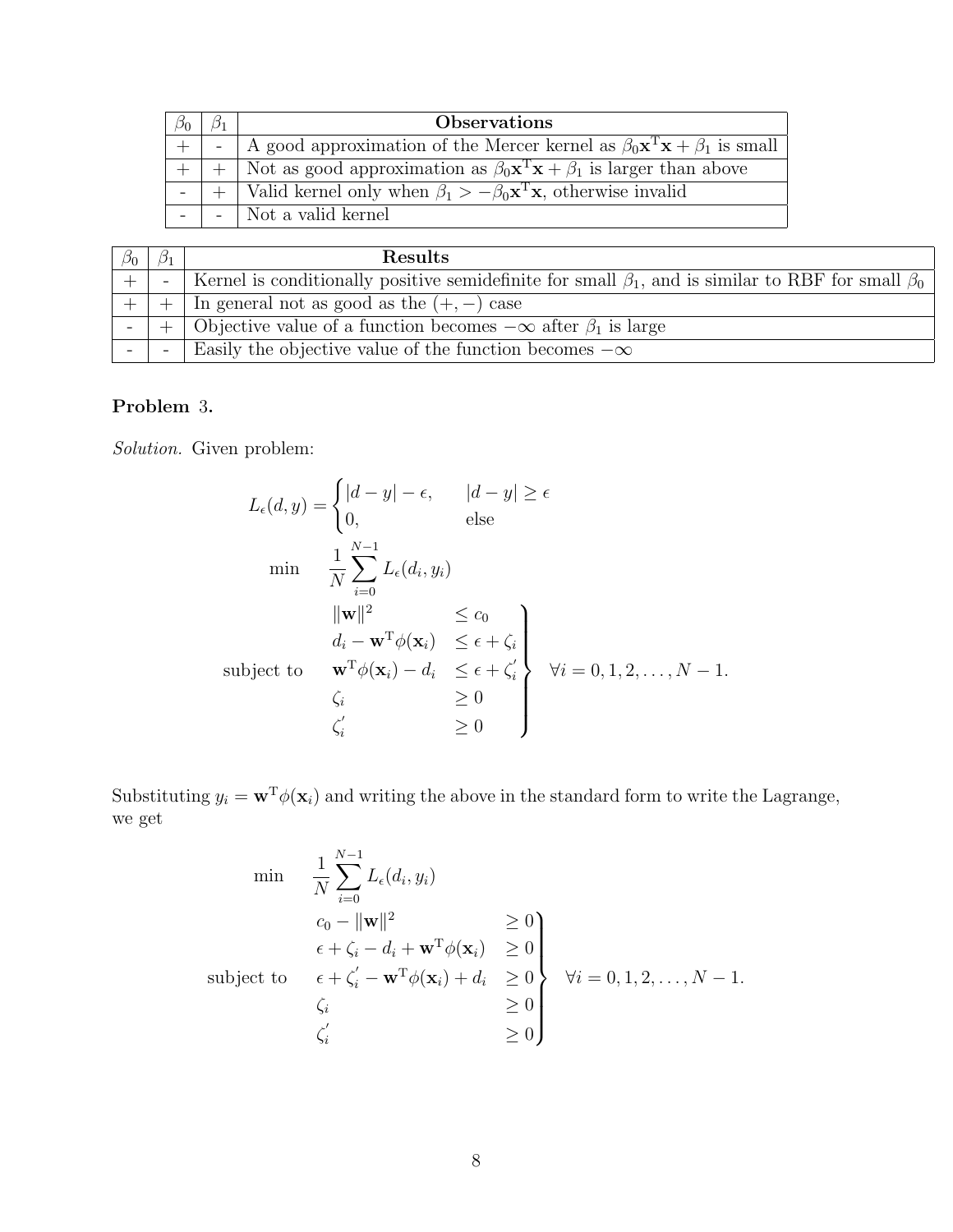The primal can be set up using the Lagrange as

$$
L = \frac{1}{N} \sum_{i=0}^{N-1} (\zeta_i + \zeta_i') - \alpha (c_0 - ||\mathbf{w}||^2) - \sum_{i=0}^{N-1} \beta_i (\epsilon + \zeta_i - d_i + \mathbf{w}^T \phi(\mathbf{x}_i)) - \sum_{i=0}^{N-1} \beta_i' (\epsilon + \zeta_i' - \mathbf{w}^T \phi(\mathbf{x}_i) + d_i) - \sum_{i=0}^{N-1} \gamma_i \zeta_i - \sum_{i=0}^{N-1} \gamma_i' \zeta_i' \qquad (14)
$$

where  $\alpha, \beta_i, \beta'_i, \gamma_i$ , and  $\gamma'_i$  $i<sub>i</sub>$  are the Lagrangian multipliers. Differentiating the Lagrange and equating to zero, we get

$$
\frac{\partial L}{\partial \mathbf{w}} = 0 \implies 2\alpha \mathbf{w} - \sum_{i=0}^{N-1} \beta_i \phi(\mathbf{x}_i) + \sum_{i=0}^{N-1} \beta'_i \phi(\mathbf{x}_i) = 0 \implies \mathbf{w} = \frac{1}{2\alpha} \sum_{i=0}^{N-1} (\beta_i - \beta'_i) \phi(\mathbf{x}_i)
$$
  

$$
\frac{\partial L}{\partial \zeta_i} = 0 \implies \frac{1}{N} - \beta_i - \gamma_i = 0 \implies \beta_i + \gamma_i = \frac{1}{N}
$$
  

$$
\frac{\partial L'}{\partial \zeta_i} = 0 \implies \frac{1}{N} - \beta'_i - \gamma'_i = 0 \implies \beta'_i + \gamma'_i = \frac{1}{N}
$$

Grouping similar terms in (14), we get

$$
L = \sum_{i=0}^{N-1} \left( \frac{1}{N} - \beta_i - \gamma_i \right) \zeta_i + \sum_{i=0}^{N-1} \left( \frac{1}{N} - \beta'_i - \gamma'_i \right) \zeta'_i - \alpha c_0 + \alpha ||\mathbf{w}||^2 - \sum_{i=0}^{N-1} \left( \beta_i - \beta'_i \right) \mathbf{w}^T \phi(\mathbf{x}_i) - \sum_{i=0}^{N-1} (\beta_i + \beta'_i) \epsilon + \sum_{i=0}^{N-1} (\beta_i + \beta'_i) d_i
$$
\n(15)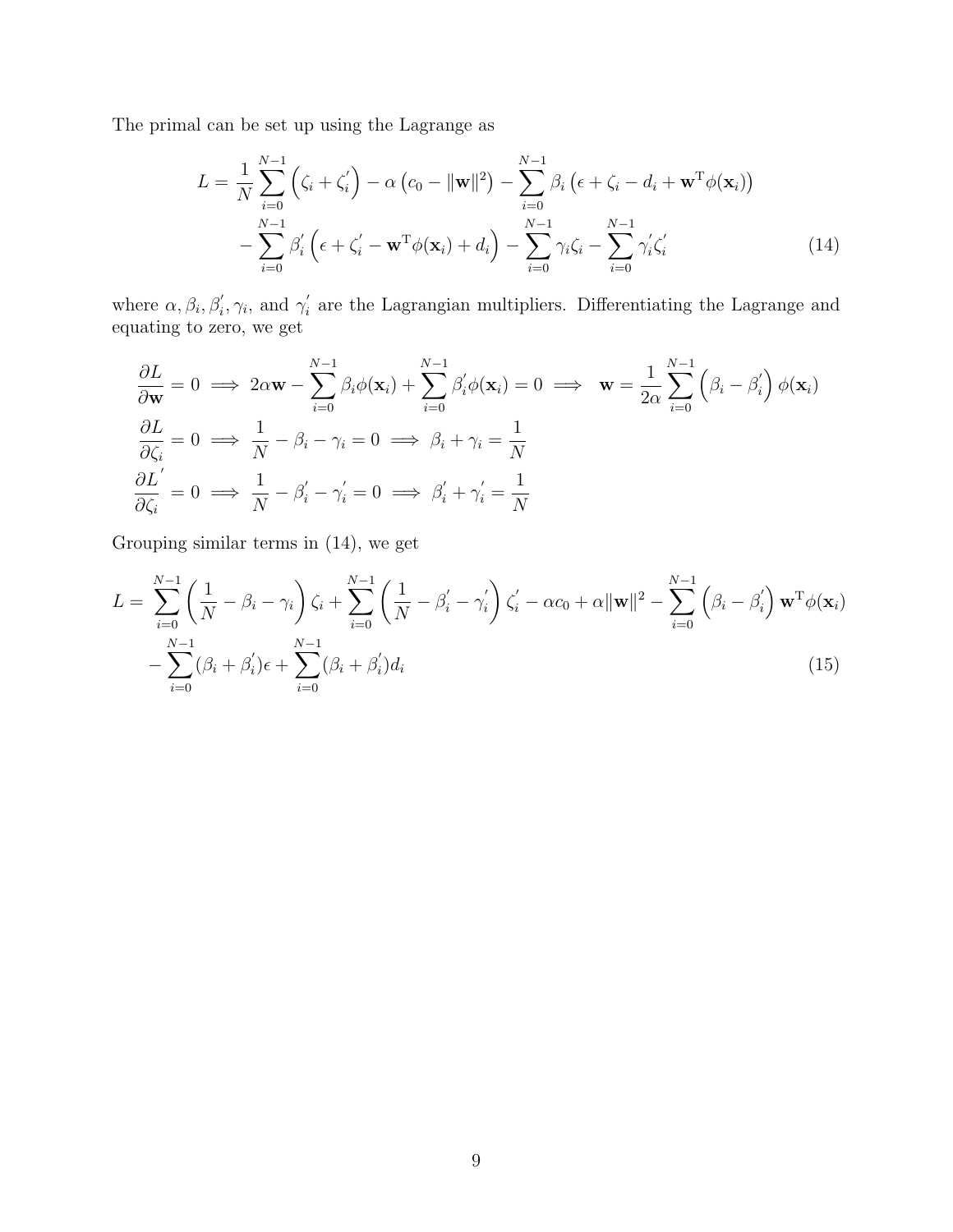Substituting the above values, we get

$$
L = \sum_{i=0}^{N-1} (\beta_i + \gamma_i - \beta_i - \gamma_i) \zeta_i + \sum_{i=0}^{N-1} (\beta'_i + \gamma'_i - \beta'_i - \gamma'_i) \zeta'_i - \alpha c_0 + \frac{\alpha}{4\alpha^2} \sum_{i=0}^{N-1} \sum_{j=0}^{N-1} (\beta_i - \beta'_i) (\beta_j - \beta'_j) \phi(\mathbf{x}_i)^T \phi(\mathbf{x}_j) - \frac{1}{2\alpha} \sum_{i=0}^{N-1} \sum_{j=0}^{N-1} (\beta_i - \beta'_i) (\beta_j - \beta'_j) \phi(\mathbf{x}_i)^T \phi(\mathbf{x}_j) - \sum_{i=0}^{N-1} (\beta_i + \beta'_i) \epsilon + \sum_{i=0}^{N-1} (\beta_i + \beta'_i) d_i = \sum_{i=0}^{N-1} (\beta_i + \gamma_i - \beta_i - \gamma_i)^0 \zeta_i + \sum_{i=0}^{N-1} (\beta'_i + \gamma'_i - \beta'_i - \gamma'_i)^0 \zeta'_i - \alpha c_0 + (\frac{1}{4\alpha} - \frac{1}{2\alpha}) \sum_{i=0}^{N-1} \sum_{j=0}^{N-1} (\beta_i - \beta'_i) (\beta_j - \beta'_j) \phi(\mathbf{x}_i)^T \phi(\mathbf{x}_j) - \sum_{i=0}^{N-1} (\beta_i + \beta'_i) \epsilon + \sum_{i=0}^{N-1} (\beta_i + \beta'_i) d_i = -\alpha c_0 - \frac{1}{4\alpha} \sum_{i=0}^{N-1} \sum_{j=0}^{N-1} (\beta_i - \beta'_i) (\beta_j - \beta'_j) \phi(\mathbf{x}_i)^T \phi(\mathbf{x}_j) - \sum_{i=0}^{N-1} (\beta_i + \beta'_i) \epsilon + \sum_{i=0}^{N-1} (\beta_i + \beta'_i) d_i
$$

From the above, the dual can be written as

$$
\max \quad -\alpha c_0 - \frac{1}{4\alpha} \sum_{i=0}^{N-1} \sum_{j=0}^{N-1} (\beta_i - \beta'_i) (\beta_j - \beta'_j) \phi(\mathbf{x}_i)^T \phi(\mathbf{x}_j)
$$

$$
- \sum_{i=0}^{N-1} (\beta_i + \beta'_i) \epsilon + \sum_{i=0}^{N-1} (\beta_i + \beta'_i) d_i
$$

$$
\beta_i + \gamma_i = \frac{1}{N}
$$

$$
\beta'_i + \gamma'_i = \frac{1}{N}
$$

$$
\alpha \ge 0
$$

$$
\alpha \ge 0
$$

$$
\beta_i \ge 0
$$

$$
\gamma_i \ge 0
$$

$$
\gamma'_i \ge 0
$$